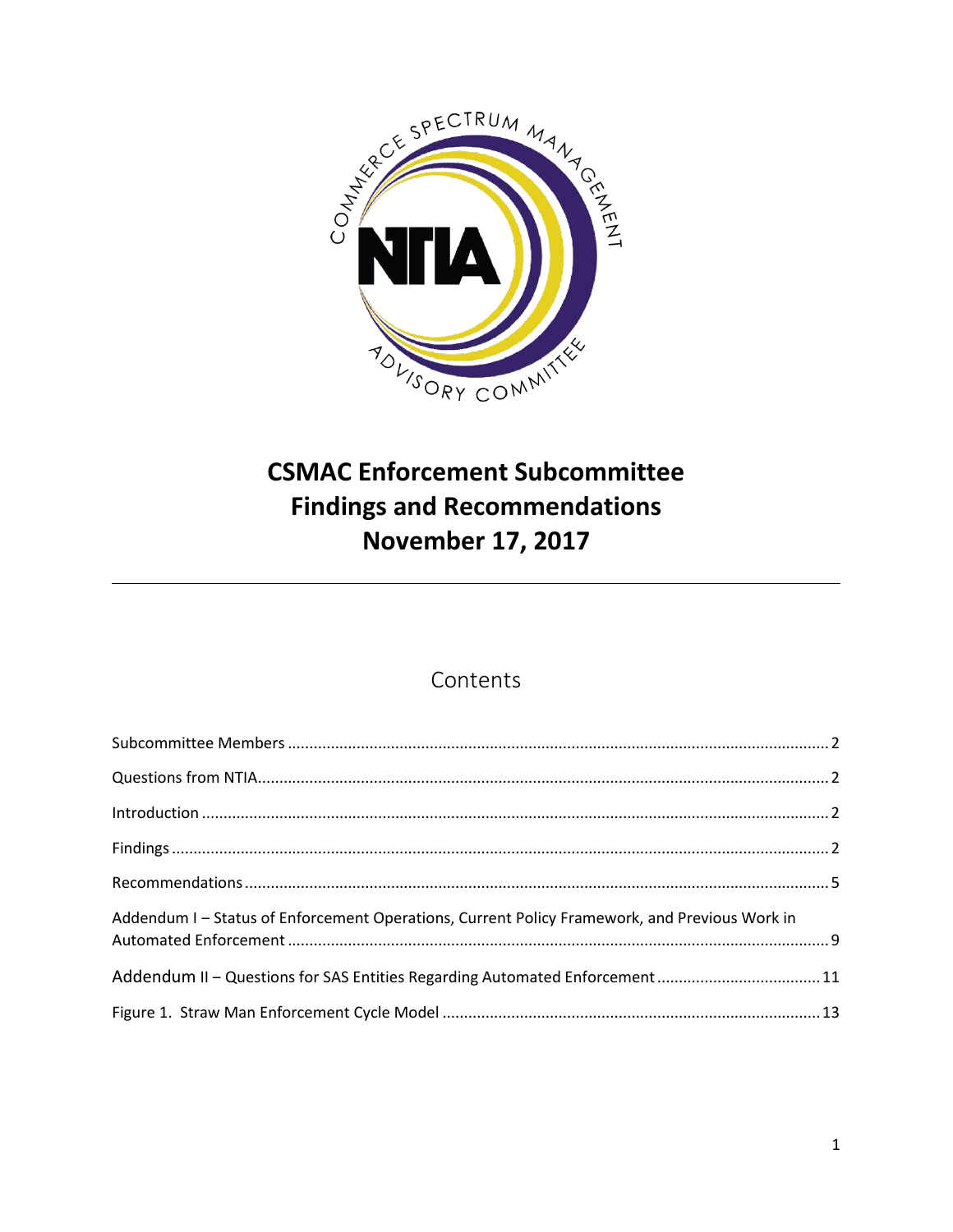### <span id="page-1-0"></span>Subcommittee Members

Members included Mary Brown, Mark Crosby, Dale Hatfield, Paul Kolodsky, Mark McHenry, Janice Obuchowski, Rick Reaser, Dennis Roberson, Andrew Roy, Mariam Sorond, Bryan Tramont, Jennifer Warren and Bob Weller. NTIA advisors were Bruce Jacobs, David Reed, and Yang Weng.

### <span id="page-1-1"></span>Questions from NTIA

- 1. What options do you see for making enforcement more robust, including by increasing automation to prevent interference, and to identify and respond to interference when it does occur in the near or longer term?
- 2. What are the principal technical and operational options for enabling automated enforcement, at both the network and device levels, and how would you address cybersecurity and privacy requirements? Please consider, among others, options related to: station IDs; data cloud/fog architectures; and crowd-sourcing.
- 3. What options for automated enforcement are unique to the development and deployment of 5G technologies/applications?
- 4. What steps do you recommend the Federal Government, specifically NTIA, take to implement automated enforcement processes? What steps will the private sector need to take? Please consider steps relating to technical, process and policy issues, including potential operator-to-operator coordination approaches.

### <span id="page-1-2"></span>Introduction

The subcommittee did not have sufficient time to address every question in its entirety. We did not address the aspects of automated enforcement addressing cybersecurity requirements, steps that the private sector can take, or operator-to-operator coordination approaches. We believe that there is a possibility to address those questions in future CSMAC groups. In response to the above questions, the Enforcement Subcommittee has identified five (5) findings and is proposing five (5) recommendations as NTIA action items.

### <span id="page-1-3"></span>Findings

1. Most companies hire consultants to locate and identify interference, though some larger companies (*e.g*., wireless carriers) have internal teams. Current framework limits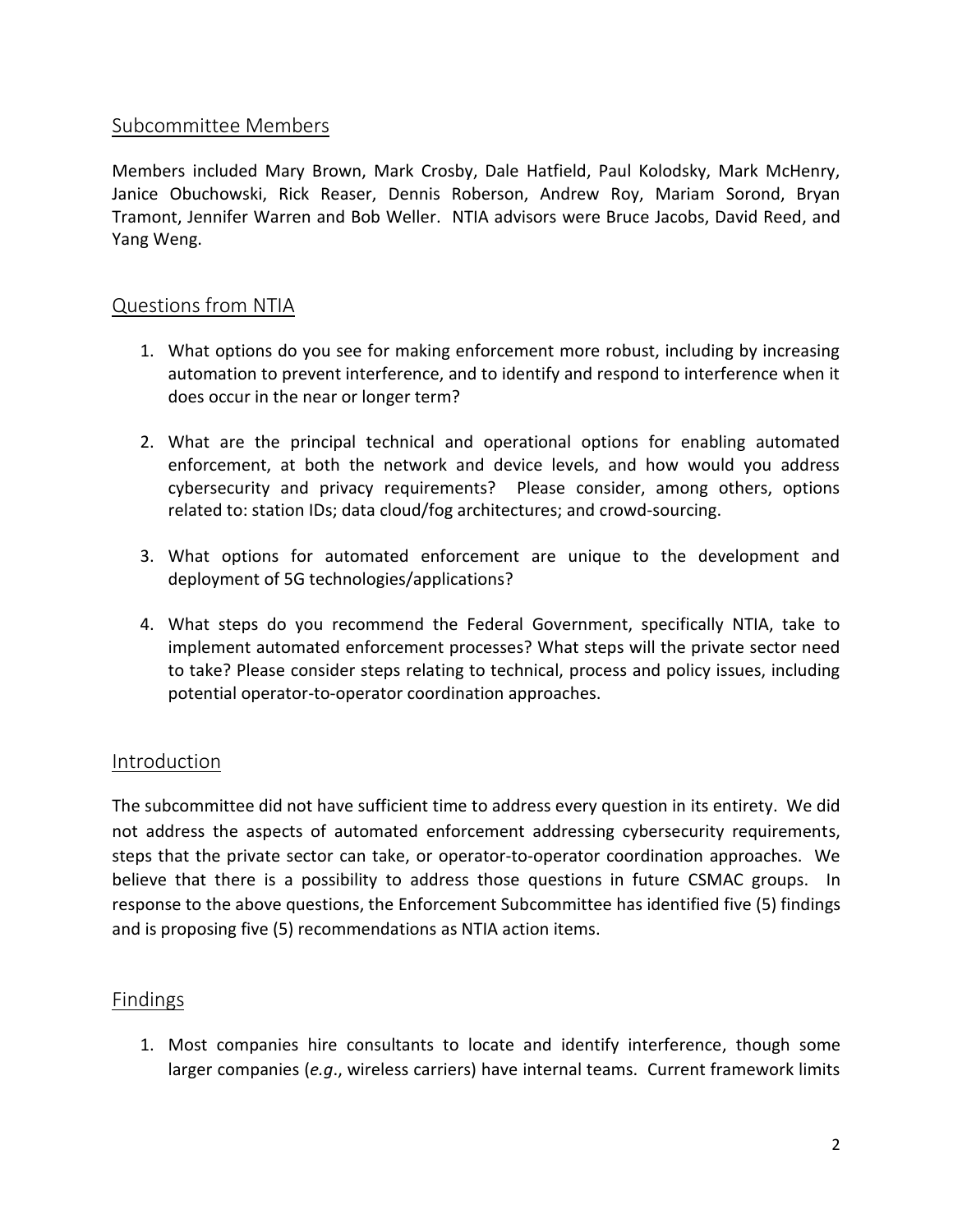the ability of consultants to precisely locate and identify sources due to privacy and access issues.

- 2. Sources of interference with regard to developing automated enforcement broadly divide into three types (see also Addendum I):
	- a. Intra-system (self-interference). Interference due to mechanisms entirely within the control of the system operator. This interference is often due to poor system implementation practices, errors in equipment configuration, and less-commonly, malfunctioning equipment.
	- b. Proximate (nearby) interference.<sup>1</sup> Interference affecting just one site or user. This interference is often the most challenging to resolve, as it may not be observable using external equipment and there are often multiple sources. For example, the exquisite sensitivity of tower-top antennas with low-noise amplifiers often means that the interference is not "visible" to external observers and so location of the source becomes difficult. Proximate interference also includes cases where an equipment issue may impact multiple sites or users, but the interference is localized to individual sites.
	- c. Widespread interference. Interference affecting multiple sites or users. This interference is generally easy to identify because it is usually strong, but there may be challenges in identifying the precise source(s) due to access or privacy issues, for example.
- 3. "Automated" systems are relatively primitive or limited to specific standards-compliant systems (*e.g*., cellular PCIs, WiFi SSID/MAC addresses, Structured packet Detection, Preamble Detection, IEEE 802.11y identifier including a geo tag, etc.). There are significant challenges that these systems must overcome. (See FCC TAC statement of work for next generation enforcement architecture.<sup>2</sup>) Currently, there are basically four categories of automated systems that are used for transmitter identification and specifically interference identification, and one system that is presently under development:
	- a. The first is the class of sophisticated systems that have been developed to assist wireless carriers in identifying transmissions in the various cellular bands. These

l

<sup>1</sup> Proximate interference also includes cases where an equipment issue may impact multiple sites or users, but the interference is highly localized to individual sites.

<sup>&</sup>lt;sup>2</sup> [https://transition.fcc.gov/oet/tac/tacdocs/reports/2016/A-Study-to-Develop-a-Next-Generation-](https://transition.fcc.gov/oet/tac/tacdocs/reports/2016/A-Study-to-Develop-a-Next-Generation-System-Architecture-V1.0.pdf)[System-Architecture-V1.0.pdf](https://transition.fcc.gov/oet/tac/tacdocs/reports/2016/A-Study-to-Develop-a-Next-Generation-System-Architecture-V1.0.pdf)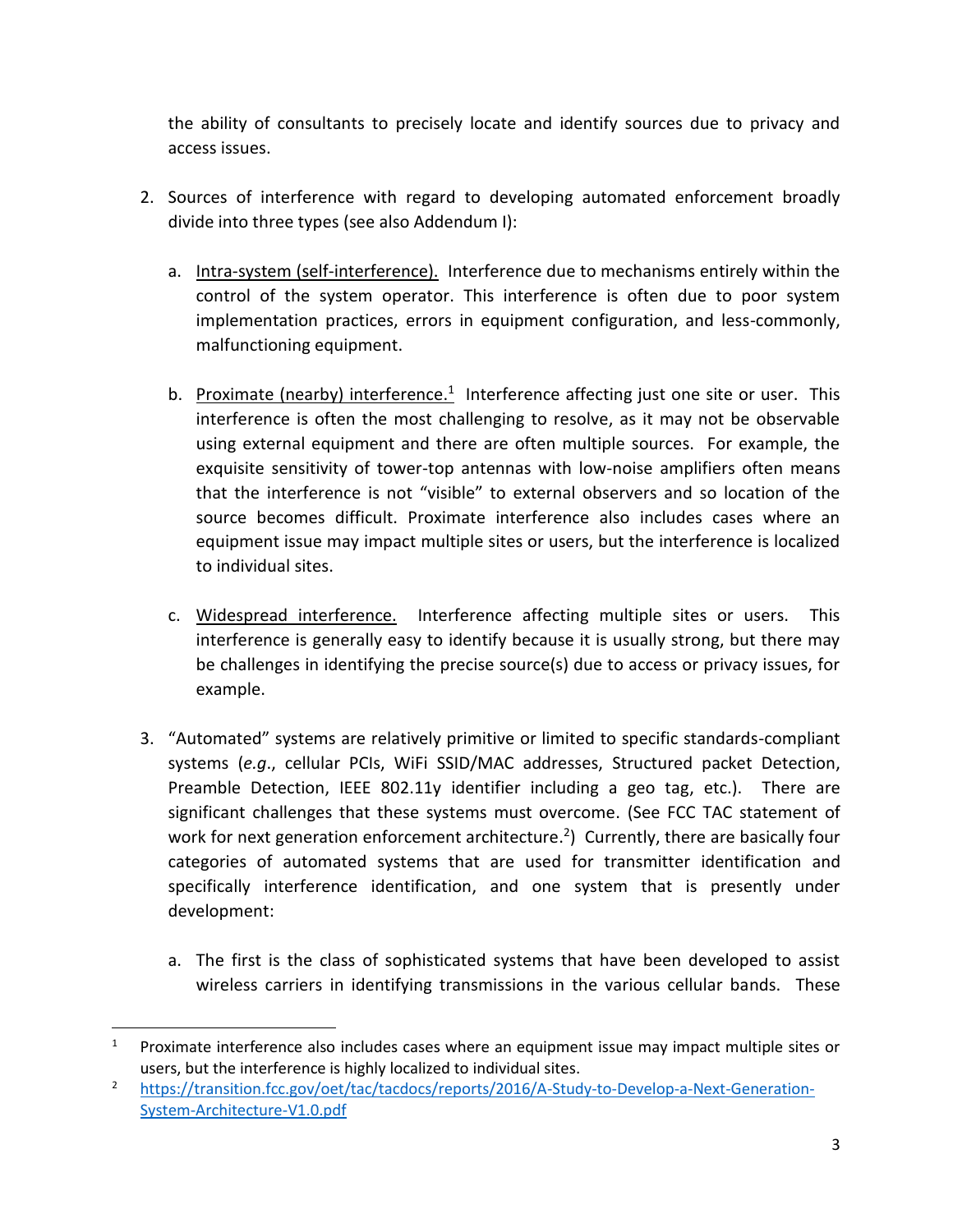systems have dominantly supported cellular coverage studies, but have also been used to identify the sources of interference in specific cellular bands and geographies. Examples of such equipment is the Rohde and Schwarz TSMA Autonomous Mobile Network Scanner<sup>3</sup> and Keysight Channel Scanner<sup>4</sup>.

- b. The second class is perhaps best represented by the professional "Interference Hunters" who have developed sophisticated interference detection systems often composed of very expensive customized configurations of spectrum analyzers, unique antennas systems, and data capture and analysis software systems. These systems usually can be configured for a variety of spectral bands to address a broad set of communications, radar, and navigation systems.
- c. The third class is composed of applications running on tablets and smart phones that have been developed to support transmitter identification and monitoring, usually in specific bands and for specific applications (*e.g*., Wi-Fi "sniffers" in the 2.4 and 5 GHz unlicensed bands), which can discover signal strength, SSIDs and MAC addresses. These applications can be useful in interference identification, especially if they are connected through a crowd sourcing arrangement.
- d. The fourth class is also exemplified by Wi-Fi networks, where access points can operate not just as simple routers, but can natively or via a cloud architecture, transmit unique identifiers, including geographical tagging information. This capability (802.11y) was originally developed for use in the television band to help address issues of unlicensed-to-broadcast reception interference. In addition, standards exist that allow unauthenticated queries to an access point (802.11u) that would, if implemented to do so, permit a "who are you" query from an 802.11 client device. Unfortunately, these latter two examples aren't appropriate for providing broad spectral coverage or coverage of widely varying transmission types (*e.g*., radars and satellites).
- e. Spectrum Access System (SAS) entities may play a significant role in the future in facilitating automated interference mitigation and enforcement activities. However, automated enforcement activities conducted by SASs must be precisely defined including, among other issues, what specifically is necessary to enforce in what bands and where geographically, along with concurrent rights, responsibilities, reporting requirements, and enforcement limitations. A preliminary set of questions regarding the potential to use the resources of SASs were distributed to the SAS

 $\overline{a}$ 

<sup>&</sup>lt;sup>3</sup> [https://www.rohde-schwarz.com/us/product/tsma-productstartpage\\_63493-103042.html](https://www.rohde-schwarz.com/us/product/tsma-productstartpage_63493-103042.html)

<sup>4</sup> <http://www.keysight.com/en/pd-2664704-pn-N9951A/channel-scanner?cc=US&lc=eng> and <http://literature.cdn.keysight.com/litweb/pdf/5992-2056EN.pdf?id=2825675>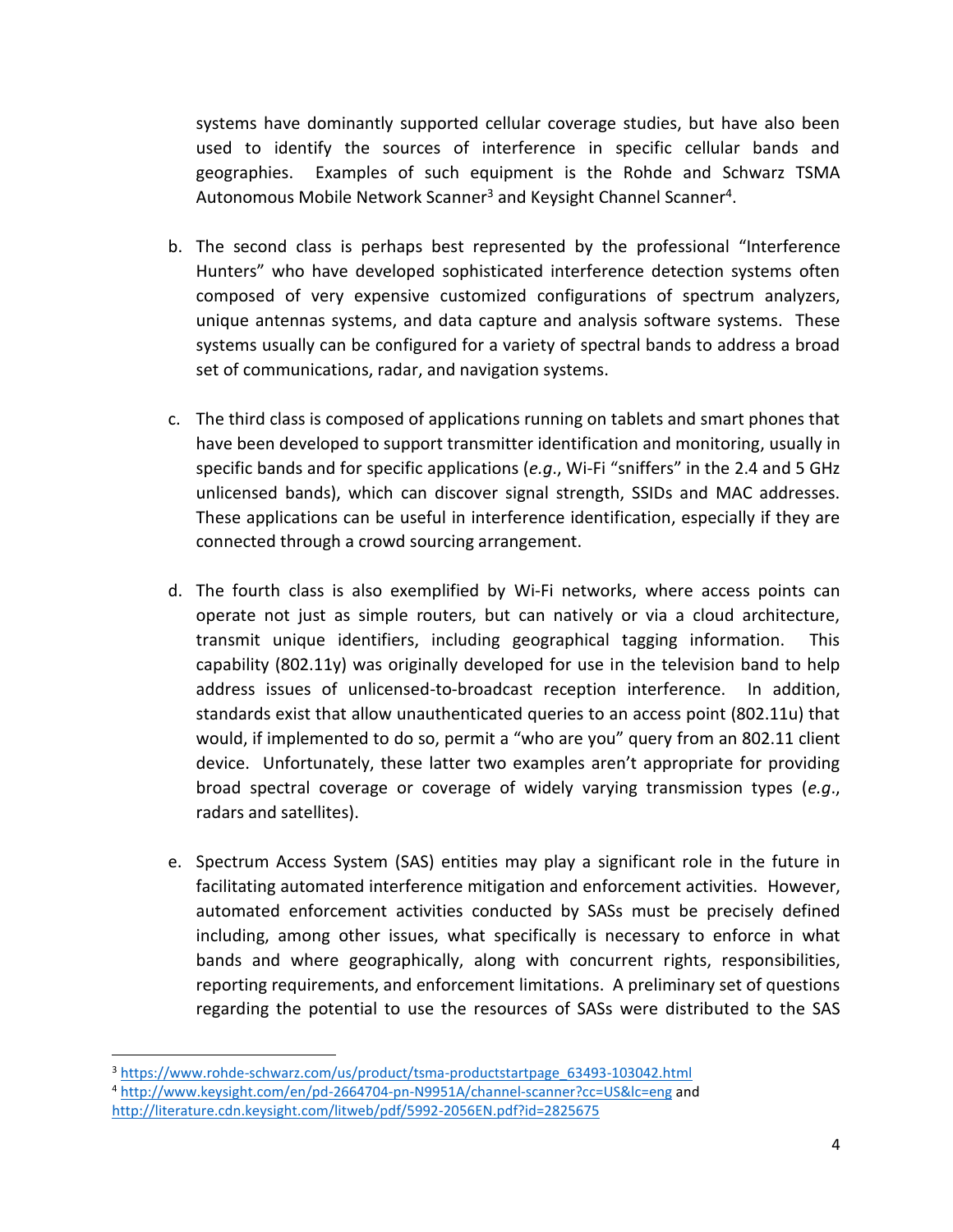community by the Sub-committee, and are attached to this document in Addendum II for NTIA's information and consideration.

- 4. Next generation wireless systems (*e.g*., 5G) are providing additional challenges for automated systems. We are amid a veritable revolution in the physical layer of wireless systems. This revolution is in the process of completely disrupting the capabilities of the established spectrum sensing order.
	- a. One notable, but not exclusive, source of disruption is the movement toward active antenna systems with multiple-antenna arrays. Multi-array systems use active antennas to achieve transmission gain, or reception gain, in a given spectral region, in order to enable much higher data rate transmissions. The resulting type of signal can be significantly more complex to detect, understand and analyze because it relies on the specific propagation path between the transmitter and receiver. For example, the signal can be spatially focused (beam forming) on the User Equipment (UE). This feature can make detecting a transmission source (here in particular an interference source) very difficult.
	- b. Also, the move to the so-called millimeter wave (mmW) spectral region (*i.e*., usually taken to mean spectrum at or above 24 GHz) can complicate interference detection and location. mmW systems use very wide spectral transmission bandwidths to enable very high data rates. Unfortunately, mmW signals also have very poor propagation characteristics relative to sub-6 GHz spectrum. This makes it more difficult to monitor the interference except at the victim receiver site. If the interference is intermittent, detecting its source can be very difficult indeed. Taken together, mmW Multi-Input/Multi-Output (MIMO) systems imply the ability to have very large numbers of antennas in a very small space.
- 5. Modern spectrum usage trends are such that many services utilize a number of separate bands and channels to provide the service. This is especially true for the next generation of cellular and other data services (*e.g*., 5G). Therefore, automated enforcement systems (for bands that are being shared with those services) may be able to use more commercially novel interference management mechanisms.

### <span id="page-4-0"></span>Recommendations

1. NTIA should recognize that automation with regard to enforcement is not a panacea. Manual investigations will continue to be needed for the foreseeable future. However, NTIA should continue to establish and encourage capabilities and processes in order to someday enable more fully automated systems.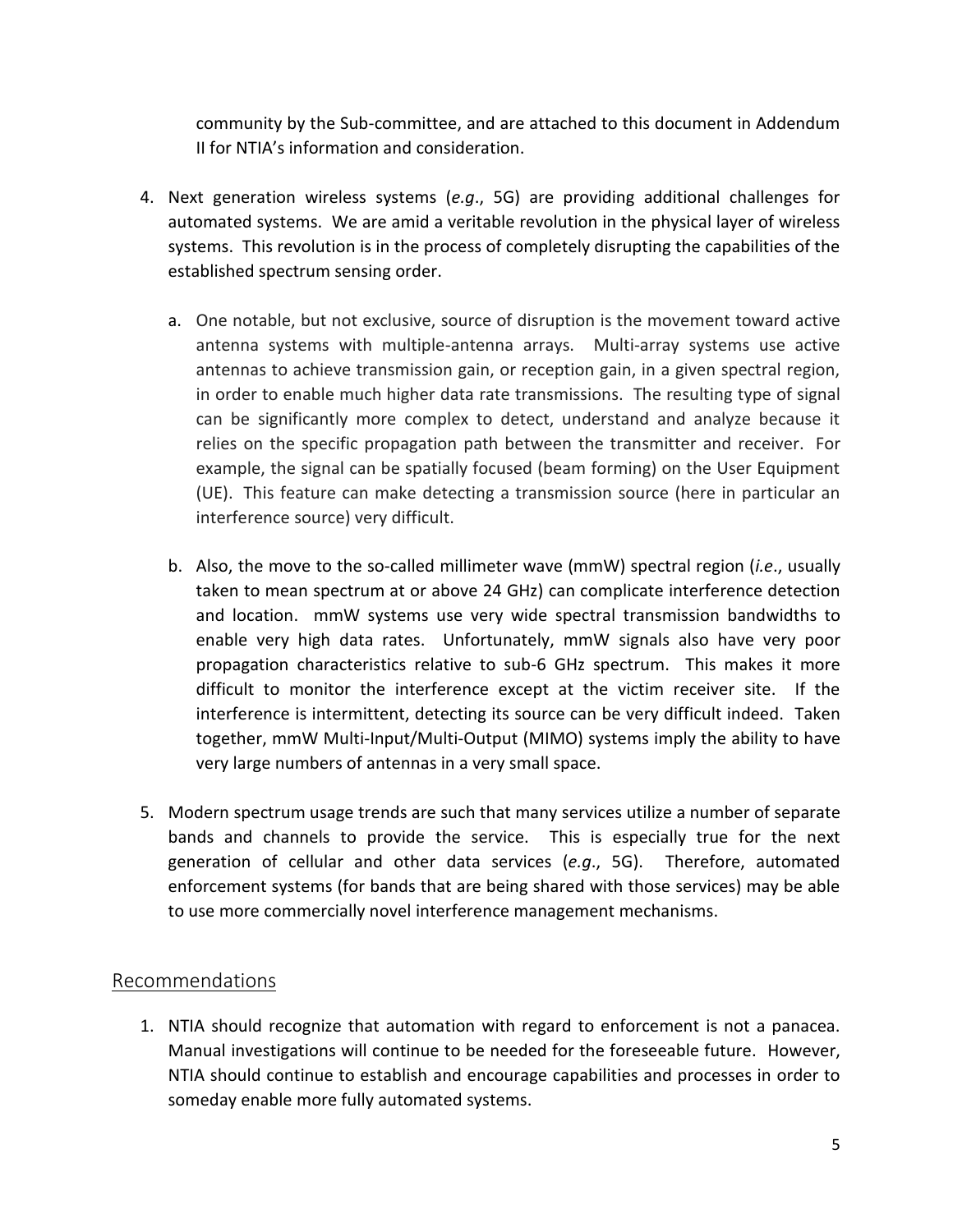- a. NTIA plans should include the investigation of better ground-up designs for the identification of problems (see database recommendation); and/or regulatory changes to address privacy concerns as well as to facilitate easier identification of interference and interferors.
- b. NTIA should study the bounds of impact based on intermittent interference to ascertain levels that effect the performance of victim receivers. This will require establishing better definitions of interference. The output of this study will assist in the determination of the responsiveness and sensitivity needed for an automated system.
- c. NTIA should analyze the different enforcement process 'stages' to determine the automation approaches and the costs/benefits of automation at each stage. Subsequently, NTIA should develop an automated enforcement architecture for shared spectral bands (an example is shown in Figure 1).<sup>5</sup>
- 2. NTIA should develop a standard for interference detection, classification, logging, and report generation software capabilities that could be mandated, when practical, for insertion into radios that share spectrum with federal systems. This should include the development of a machine-readable report standard for interference detection results (*e.g*., time, location), classification results (bandwidth, cyclo-stationarity characteristics), and logging.
- 3. NTIA should investigate the establishment of an information sharing program/database of experiences of discovering and identifying interference. This would help enable automated identification of interference sources. NTIA should investigate who would pay for and who would operate the 5G enforcement activity. A few examples of such mechanisms are provided below<sup>6</sup> and a possible implementation for NTIA.<sup>7</sup>

 $\overline{\phantom{a}}$ <sup>5</sup> This includes the characteristics for enforcement software that goes on end-user devices (*e.g*., 5G), and it includes the enforcement software that fuses the end user device enforcement reports together to localize and identify the interference sources. This includes software to control/remediate ("kill switch"). The architecture should consider privacy issues and security issues.

<sup>&</sup>lt;sup>6</sup> The FCC's Technological Advisory Committee found that more extensive and detailed exchanges of information on interference incidents and complaints would be invaluable to industry researchers and systems designers, incumbent providers and new entrants in the wireless space, academic and government researchers and to advisory groups like the TAC and CSMAC. In addition, more widespread availability of technical data about documented interference cases would be extremely helpful to manufacturers, especially where an equipment design issue led to the interference problem.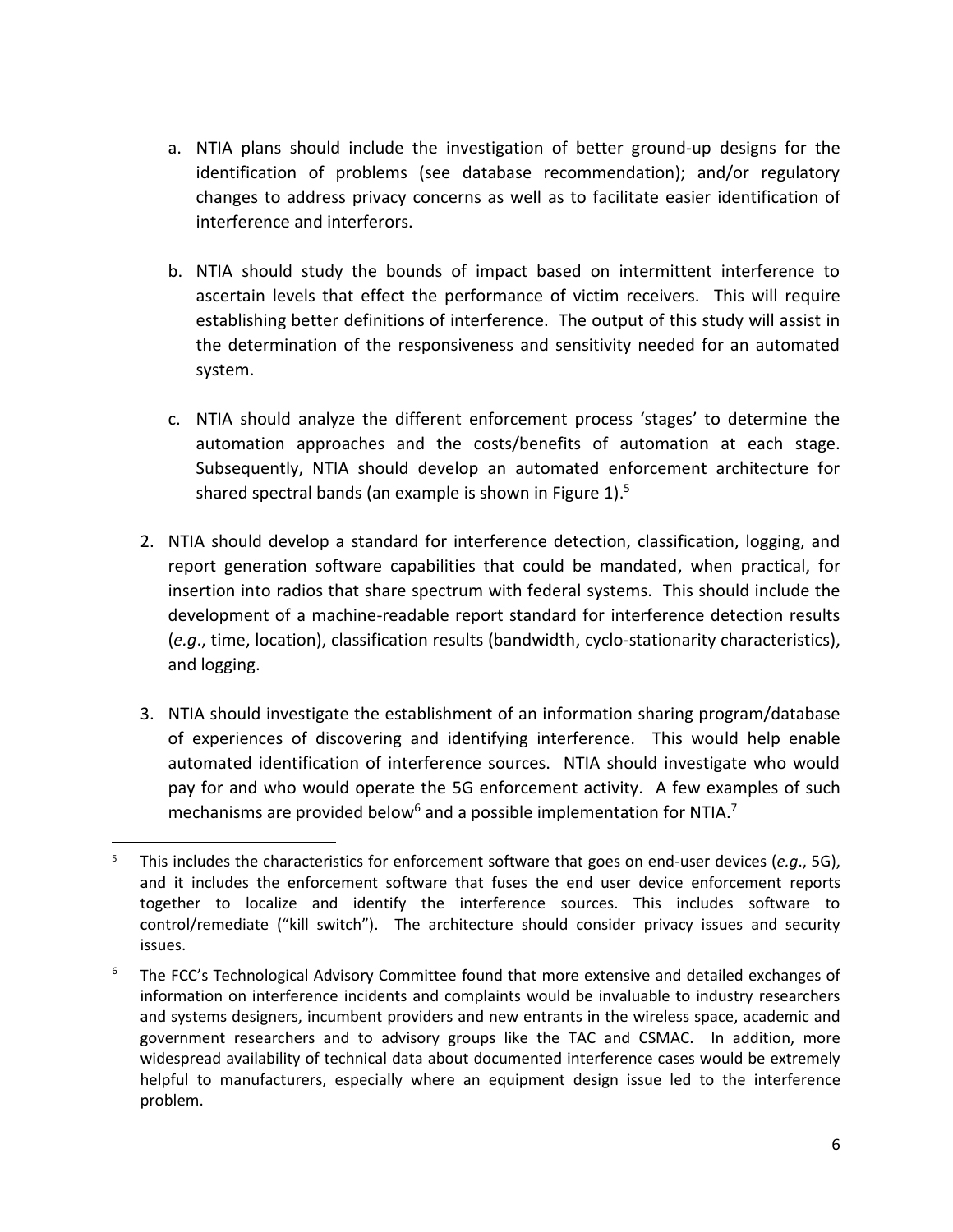- a. Some information on interference complaints and investigations is being collected today on both an informal and formal basis. In the informal category, the Wireless Internet Service Providers Association (WISPA) maintains several mailing lists where information on interference problems and incidents are regularly shared among participants. In the formal category, the USCG Navigation Center operates an interference reporting system that shares information on GNSS/GPS interference detection and mitigation (IDM) with similar systems in other countries or regions.<sup>8</sup>
- b. The FCC operates a system for handling public safety and other interference complaints. Some of the interference complaints come through the Enforcement Bureau's Cellular Telephone Interference Complaint webpage).<sup>9</sup> While basic information on the complaint and its disposition are collected and published online, the system does not encompass technical and operational details (including root causes) nor does it include information on those incidents that are voluntarily resolved without any formal involvement by the FCC.
- 4. NTIA should analyze the different enforcement process 'stages' to determine the automation approaches and the costs/benefits of automation at each stage. Subsequently, NTIA should develop an automated enforcement architecture for shared spectral bands.
- 5. NTIA may wish to further study some fundamental questions that would need to be addressed if automated enforcement were to be broadly deployed.
	- a. How is interference defined and, related, how is "interference" distinguished from "harmful interference?"

<sup>9</sup> <http://transition.fcc.gov/eb/ctix>

 $\overline{a}$ 

<sup>7</sup> This would include voluntary, regularly scheduled (*e.g*., quarterly) on-line meetings among professional interference hunters using virtual meeting tools such as WebEx. The Interference Hunter Information Exchange (IHIE) mission would be "to facilitate the exchange of information among interference hunters on radio interference incidents, trends, and resolution and mitigation techniques for the purpose of protecting users of the increasingly valuable and congested radio spectrum environment against harmful interference of all types – incidental, unintentional, and both malicious and non-malicious intentional interference." See Dale N. Hatfield, "Proposal for an Interference Hunter Information Exchange," March 2017. The IHIE would be a purely private, voluntary, multi-stakeholder organization, that status would not preclude government employees with interest in or knowledge and experience in interference hunting from those participating entities.

<sup>8</sup> Se[e https://www.gps.gov/multimedia/presentations/2017/02/COPUOS/hamilton.pdf](https://www.gps.gov/multimedia/presentations/2017/02/COPUOS/hamilton.pdf)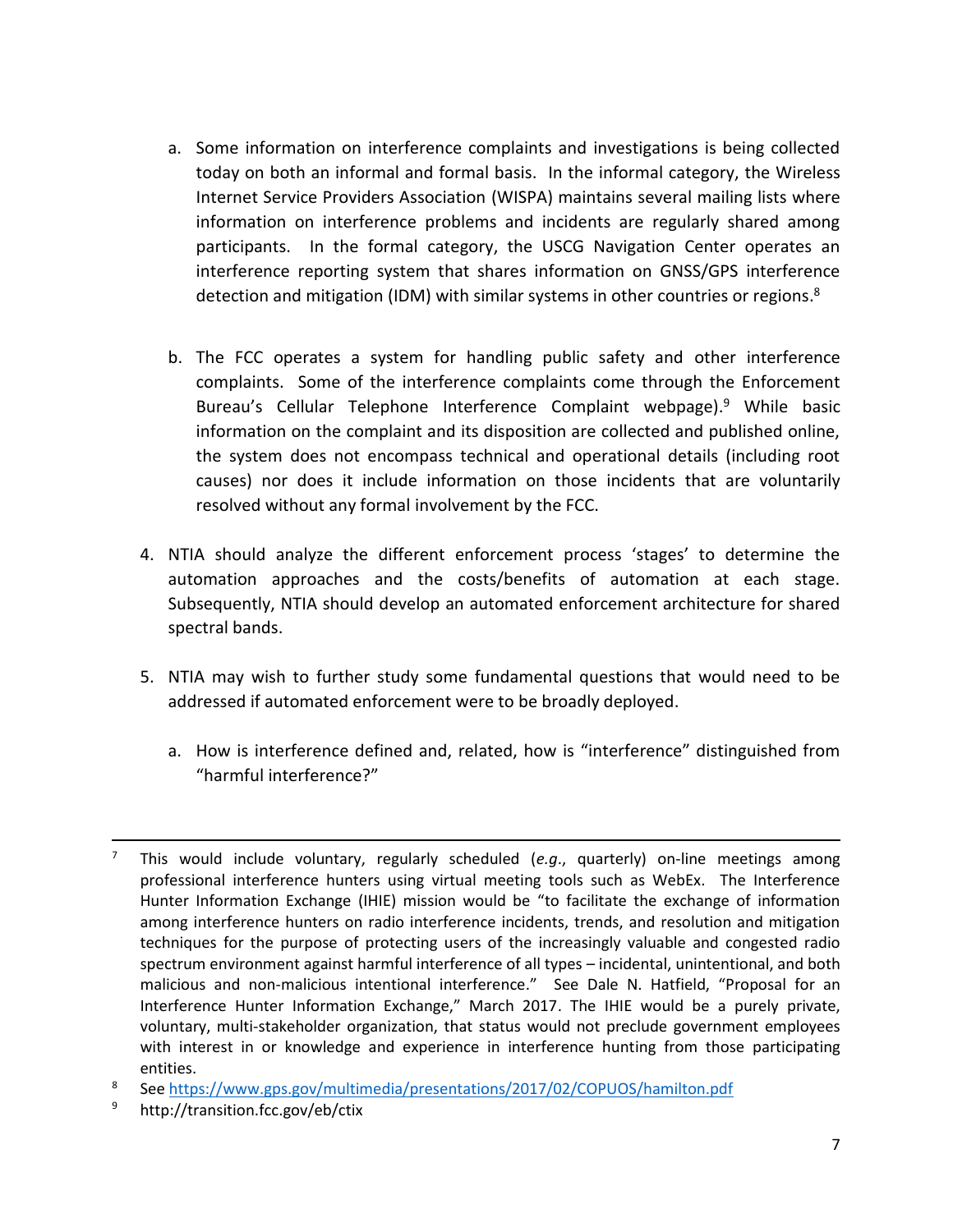- b. How are externally-generated intentional/malicious forms of interference, such as jamming and spoofing, detected and handled?
- c. How does the handling of externally-generated intentional/malicious interference differ from that associated with unintentional interference?
- d. How are externally-generated unintentional forms of interference (*e.g*., harmonics from other transmitters) detected and handled?
- e. For interference incidents that may lead to formal enforcement actions, what evidence should be collected and how are "chain of custody" issues associated with that evidence maintained?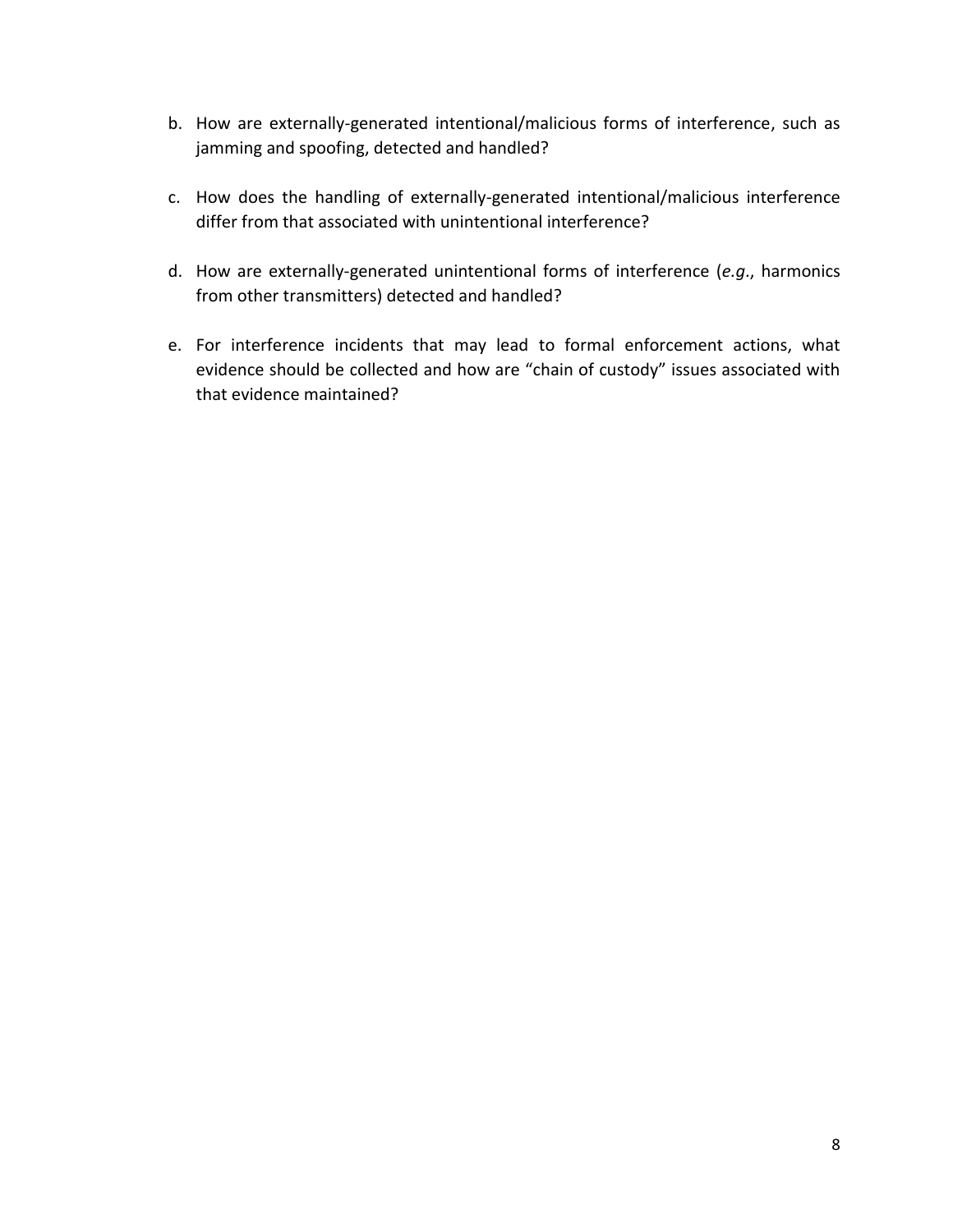# <span id="page-8-0"></span>Addendum I – Status of Enforcement Operations, Current Policy Framework, and Previous Work in Automated Enforcement

### Limitations

- 1. Legacy laws, rules and policies are not amenable to automated enforcement. While interference within an operator's system can generally be dealt with, localization and identification of sources outside an operator's system can be challenging. Market-based licensing practices often mean that there is no database of specific transmitter locations and frequencies that can help facilitate automated enforcement. Ultimately, resolution becomes the responsibility of the FCC.
- 2. Lack of information sharing. Interference often originates from common sources and has technical characteristics that might be cataloged and shared to speed and automate enforcement. There is no such public database and the agency with the broadest experience (FCC) has been unwilling to share case information even with the identity of the offending organization redacted.
- 3. Existing automated systems are limited to particular waveforms, frequency bands, and/or technologies. Most companies hire consultants to locate and identify interference, although some larger companies have internal teams. Manual enforcement will continue to be vital for the foreseeable future.

## Examples

- 1. Determining the general location of the interference source is usually much easier than determining the precise source. For example, interference to a UHF LTE system was rapidly located to a major-chain hotel building. The source was one malfunctioning telephone handset located in a particular room. Identifying the precise source required walking down various hotel hallways and finding areas outside one or two rooms where the interfering signal was strongest. While the hotel was agreeable to allow access to its property, the rooms could not be accessed while occupied by guests, and the specific telephone could not be identified until the hotel guests in those rooms had checked out.
- 2. Aggregation of individual sources can challenge identification and resolution. For example, interference to a distributed antenna system (DAS) in a large venue could not be localized by isolating branches of the system, and was "harmful" only when the entire DAS system was enabled. The source turned out to be individual lighting system components that were distributed throughout the building. Replacement of thousands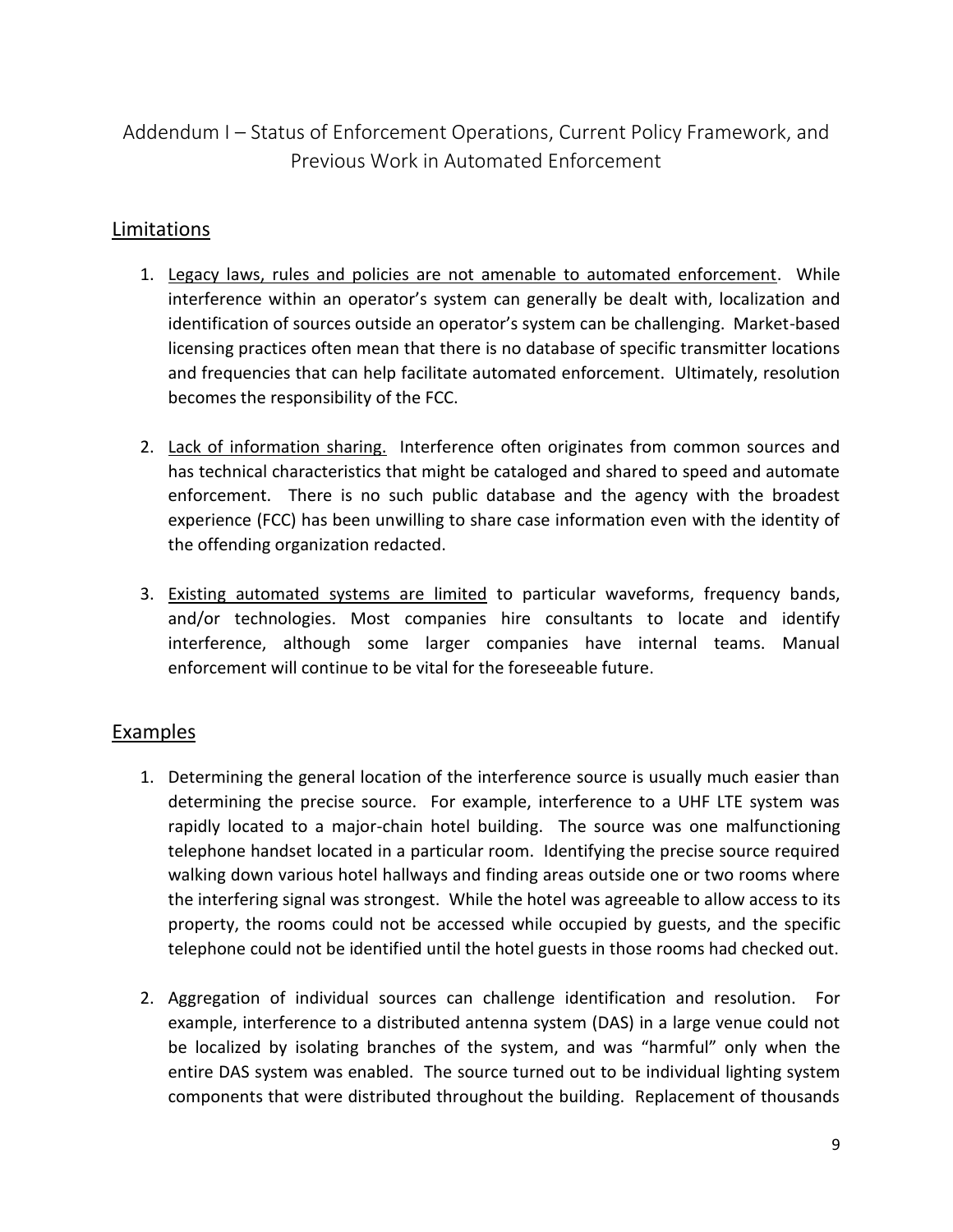of individual lighting fixtures was required. It would be helpful to get details on actual interference events, including cause, impact, difficulties in identifying the source, etc.

### Taxonomy

 $\overline{a}$ 

Various taxonomies of interference have been proposed including those that differentiate between receiver and transmitter issues.<sup>10</sup> At some level, we simply admit that interference exists and turn-away from things like receiver standards, guard bands, and emission masks. Such things are important, of course, in minimizing interference *ex ante*, but for purposes of determining the extent to which enforcement can be automated the subcommittee found that the level of effort required to track down and remediate the interference depends chiefly on whether the interference is internal to the affected system, and whether the interference is localized or widespread. Based on our discussions, we divide interference broadly into three types:

- 1. Intra-system (self-interference). Interference due to mechanisms entirely within the control of the system operator. This interference is often due to poor system implementation practices, errors in equipment configuration, and less-commonly, malfunctioning equipment.
- 2. Proximate (nearby) interference. Interference affecting just one site or user. This interference is often the most challenging to resolve, as it may not be observable using external equipment and there are often multiple sources. For example, the exquisite sensitivity of tower-top antennas with low-noise amplifiers often means that the interference is not "visible" to external observers and so location of the source becomes difficult. Proximate interference also includes cases where an equipment issue may impact multiple sites or users, but the interference is localized to individual sites.
- 3. Widespread interference. Interference affecting multiple sites or users. This interference is generally easy to identify because it is usually strong, but there may be challenges in identifying the precise source(s) due to access or privacy issues, for example.

 $10$  One example of an alternative categorization of interference can be found in a NOAA report entitled "GPS Dependencies in the Transportation Sector", Report Number DOT-VNTSC-NOAA-16-01, released August 2016.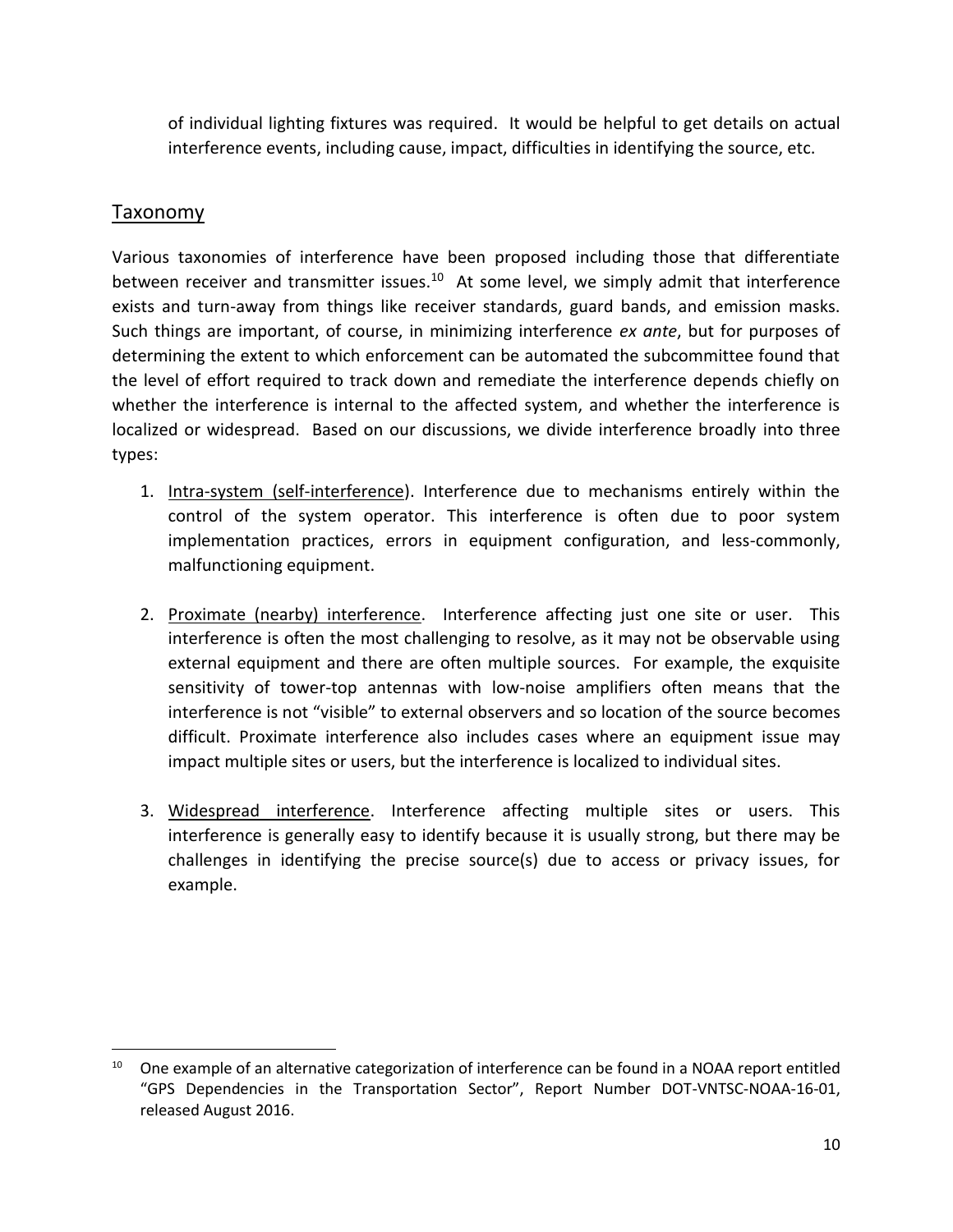<span id="page-10-0"></span>Addendum II – Questions for SAS Entities Regarding Automated Enforcement

- 1. How should enforcement of spectrum "rights" entitled to Citizen's Broadband Radio Service (CBRS) users and Incumbent Access users factor into the Spectrum Access System (SAS) construct?
- 2. With respect to enforcement, what should the roles be of:
	- a. Spectrum Access System (SAS) Administrators
	- b. Citizen's Broadband Radio Service (CBRS) users
	- c. Incumbent Access users
	- d. Federal Communications Commission (FCC)
	- e. National Telecommunications and Information Administration (NTIA) be in the enforcement process?
- 3. What methods might a SAS Administrator use to receive reports of interference and requests for additional protection from Incumbent Access users? (47 CFR 96.53 (o))?
- 4. How should SAS Administrators define interference?
- 5. How should SAS Administrators distinguish interference from "harmful interference?"
- 6. What actions should a SAS Administrator take when interference is reported by CBRS users?
- 7. What actions should a SAS Administrator take when interference is reported by an Incumbent Access user?
- 8. Should SAS Administrators detect and handle externally generated unintentional forms of interference such as harmonics from other transmitters?
- 9. If necessary, what methods might a SAS Administrators use to detect and handle externally generated unintentional forms of interference such as harmonics from other transmitters?
- 10. How should SAS Administrators detect and handle externally generated intentional and/or malicious forms of interference such as jamming and spoofing?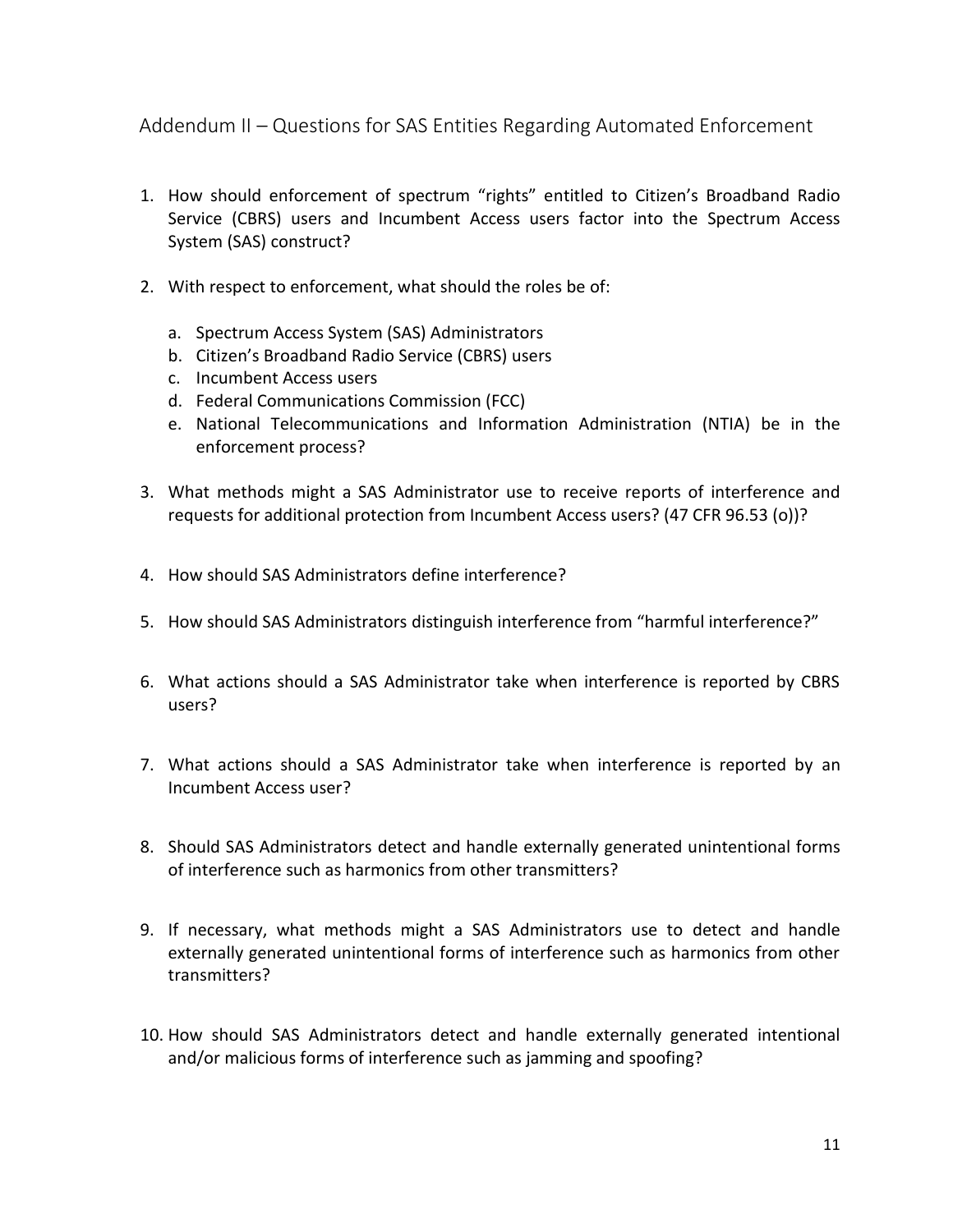- 11. Should SAS Administrators be able to identify "rogue" users?
- 12. If necessary, what methods might a SAS Administrators use to identify "rogue" users?
- 13. What data should SAS Administrators collect to support enforcement actions?
- 14. How should SAS Administrators collect, protect, and manage data to support enforcement actions?
- 15. Should SAS Administrators handle externally generated intentional and/or malicious interference differently from unintentional interference?
- 16. For interference incidents that may lead to formal enforcement actions, what evidence should a SAS Administrator collect?
- 17. How should a SAS Administrator address "chain of custody" issues associated with that evidence?